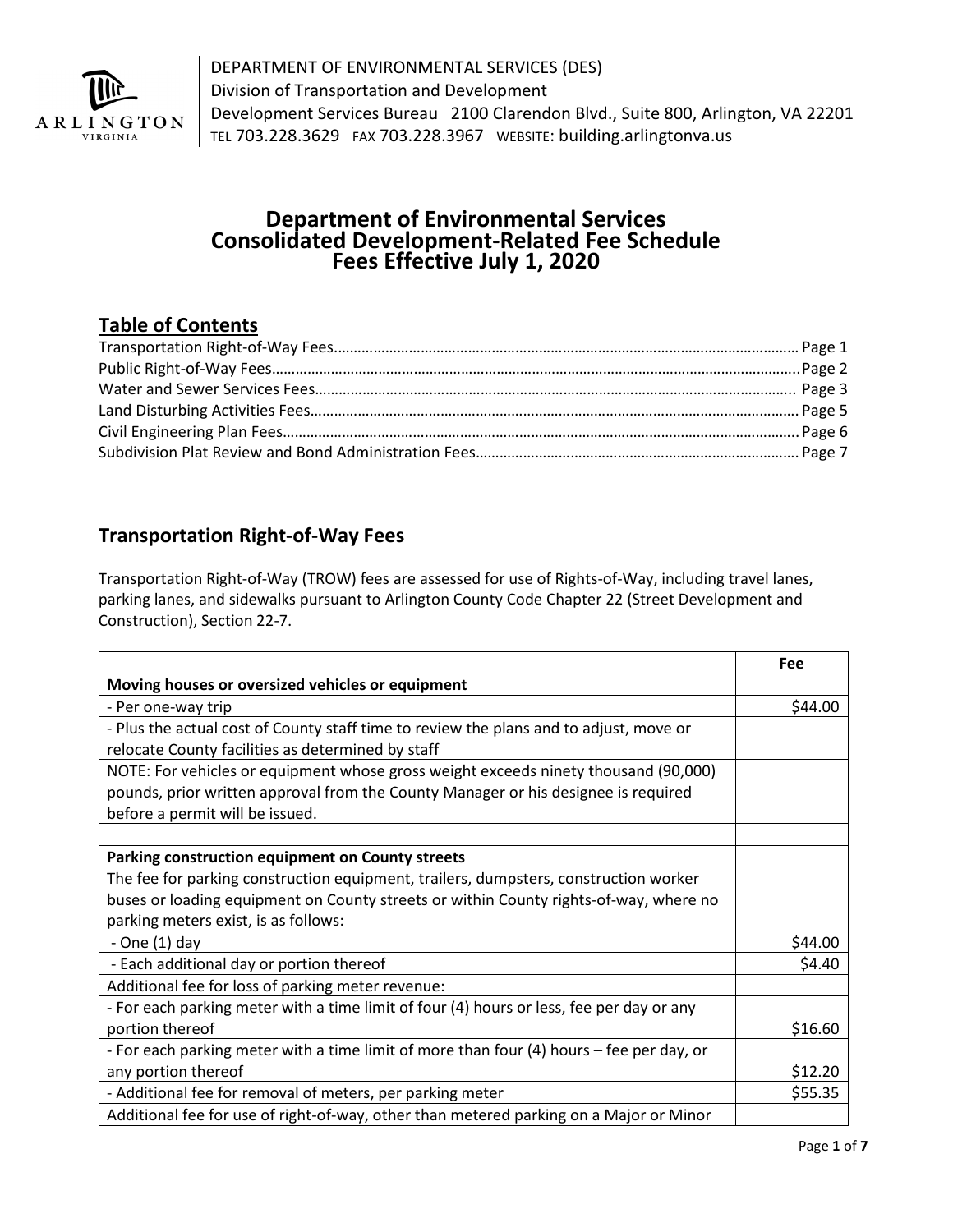| Arterial Street right-of-way:                                                              |         |
|--------------------------------------------------------------------------------------------|---------|
| - Per linear foot per lane, per day or portion thereof                                     | \$0.67  |
| For non-arterial streets within or adjacent to the following General Land Use Plan land    |         |
| use categories: Residential Medium, Residential High-Medium, Residential High, Service     |         |
| Commercial, General Commercial, Service Industry, Government and Community                 |         |
| Facilities, all Office-Apartment-Hotel categories and all Mixed-Use categories:            |         |
| - Per linear foot per lane, per day or portion thereof                                     | \$0.39  |
| For all other streets rights-of-way:                                                       |         |
| - Per linear foot per lane, per day or portion thereof                                     | \$0.12  |
| Additional fee for the County providing the traffic control devices (barricades/cones):    |         |
| - Per device, per day or portion thereof                                                   | \$5.54  |
| Additional fee for the County providing variable message signs (VMS):                      |         |
| - Per VMS per day or portion thereof                                                       | \$99.00 |
| Additional fee for temporary signs:                                                        |         |
| - for two (2) temporary signs                                                              | \$27.70 |
| - for each additional temporary sign in excess of two (2)                                  | \$1.38  |
| Additional fee for restricting parking where parking is prohibited before the issuance of  |         |
| the permit or will be restricted arising out of the issuance of the permit:                |         |
| - Per day or portion thereof                                                               | \$37.62 |
| In no event shall the duration of a permit restrict parking under this provision exceeding |         |
| a period of (2) days.                                                                      |         |
|                                                                                            |         |
| Use of County streets and rights-of-way for block parties, races, parades, festivals,      |         |
| special events, etc.                                                                       | \$37.62 |
|                                                                                            |         |
| All other permits as required under Section 22-1:                                          |         |
| - Minimum fee                                                                              | \$55.35 |
| - Work performed by other government agencies                                              | No fee  |
|                                                                                            |         |
| Construction as authorized by a contract with Arlington County                             | No fee  |

# **Public Right-of-Way Fees**

Public Right-of-Way (PROW) fees are assessed for construction activities in rights-of-way, including travel lanes, parking lanes, and sidewalks pursuant to Arlington County Code Chapter 22 (Street Development and Construction), Section 22-7.

|                                                                                           | Fee         |
|-------------------------------------------------------------------------------------------|-------------|
| For the construction of public utility lines, the inspection charges shall be as follows, |             |
| except as provided in paragraph(s) below:                                                 |             |
|                                                                                           | No fee, but |
|                                                                                           | permit is   |
| Work performed for Arlington County project (by contract with the County)                 | required    |
| - Base permit fee                                                                         | \$171.00    |
| - Work performed in County right-of-way without an approved permit or engineering         |             |
| plan                                                                                      | \$609.00    |
| - Emergency Work-base permit fee                                                          | \$487.00    |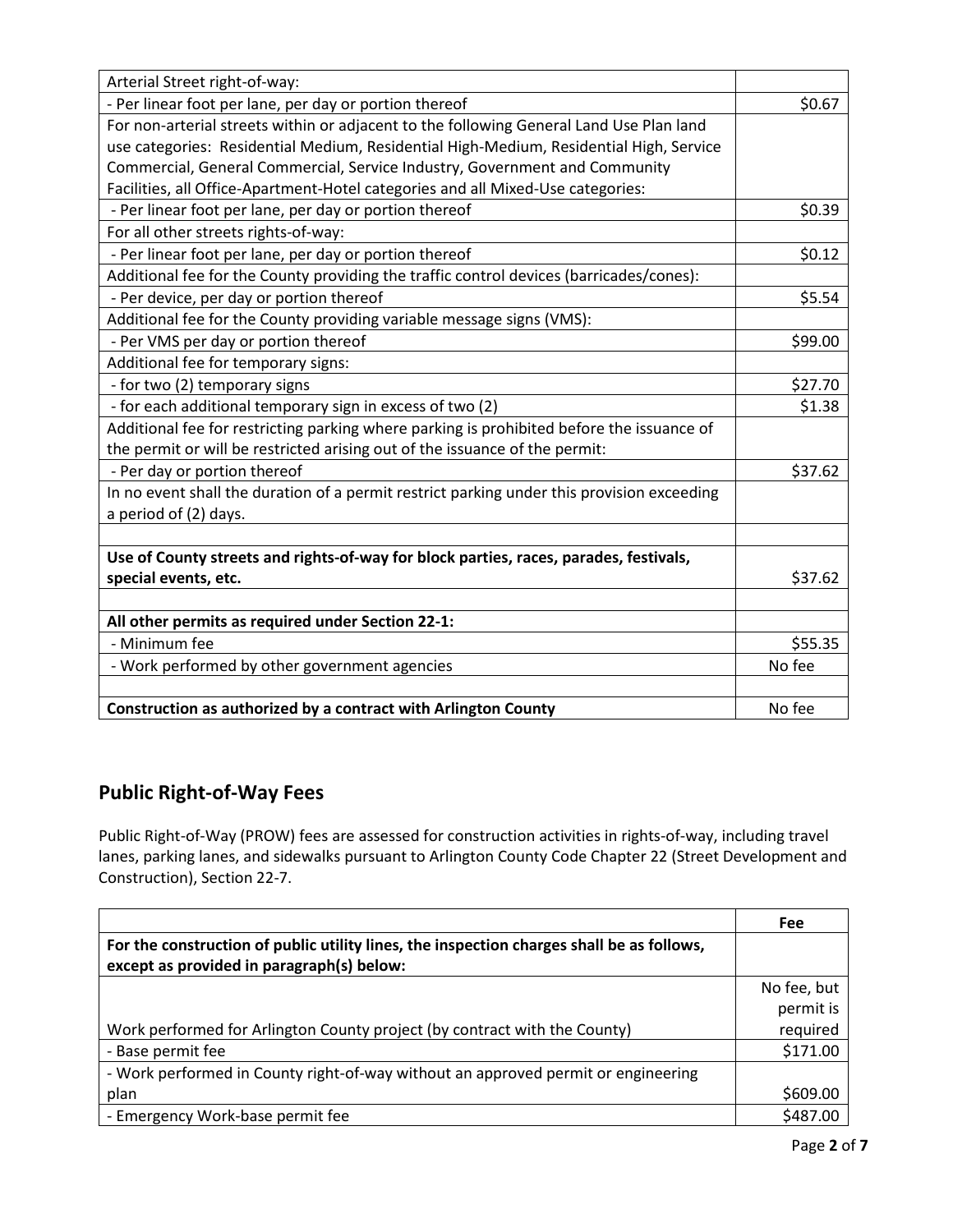| - Extension of an existing public right-of-way use permit                                                                                                                                                                                                                                                 | \$243.00    |
|-----------------------------------------------------------------------------------------------------------------------------------------------------------------------------------------------------------------------------------------------------------------------------------------------------------|-------------|
| Additional permit fee charges for pipelines, underground conduits, and similar facilities:                                                                                                                                                                                                                |             |
| - House connection                                                                                                                                                                                                                                                                                        | \$249.00    |
| - Up to 100 feet                                                                                                                                                                                                                                                                                          | \$415.00    |
| - Plus the following fee for each additional 100 feet or portion thereof                                                                                                                                                                                                                                  | \$210.00    |
| Poles - Overhead lines, and similar facilities:                                                                                                                                                                                                                                                           |             |
| - Poles with or without guy wires                                                                                                                                                                                                                                                                         | \$249.00    |
| - Guys                                                                                                                                                                                                                                                                                                    | \$249.00    |
| Wires along street:                                                                                                                                                                                                                                                                                       |             |
| - Up to 100 feet                                                                                                                                                                                                                                                                                          | \$338.00    |
| - Plus, the following fee for each additional 100 feet or portion thereof                                                                                                                                                                                                                                 | \$171.00    |
| Driveways, sidewalks, curb and gutter and landscaping:                                                                                                                                                                                                                                                    |             |
| - Base permit fee for one entrance                                                                                                                                                                                                                                                                        | \$171.00    |
| - Each additional entrance                                                                                                                                                                                                                                                                                | \$249.00    |
| - Sidewalk, curb and gutter for every 50 feet or portion thereof                                                                                                                                                                                                                                          | \$249.00    |
| - Street trees: Base permit fee (not related to a site plan development)                                                                                                                                                                                                                                  | \$33.00     |
| Fees for the review of potential utility conflicts and marking of public utilities,<br>including storm sewers, water supply infrastructure, and sanitary sewer infrastructure<br>where ground is expected to be disturbed. These fees shall be collected at the time of<br>permit application as follows: |             |
| - New commercial or apartment structure permit                                                                                                                                                                                                                                                            | \$465.00    |
| - New town house construction permit (per structure of ten (10) or more units)                                                                                                                                                                                                                            | \$465.00    |
| - New town house construction permit (per structure of less than 10 units)                                                                                                                                                                                                                                | \$238.00    |
| - New residential single-family structure permit                                                                                                                                                                                                                                                          | \$238.00    |
| - Demolition permit                                                                                                                                                                                                                                                                                       | \$238.00    |
| - Exterior alterations related to building, plumbing, electrical or mechanical permit                                                                                                                                                                                                                     | \$60.00     |
| Expedited engineering permit review for construction within the County right-of-way,<br>(for review provided by a professional engineering contract service). This fee shall be<br>paid upon application for the expedited right-of-way permit:                                                           |             |
|                                                                                                                                                                                                                                                                                                           | \$17,160.00 |
| All other permits as required under Section 22-1:                                                                                                                                                                                                                                                         |             |
| - Minimum fee                                                                                                                                                                                                                                                                                             | \$55.35     |
| - Work performed by other government agencies                                                                                                                                                                                                                                                             | No fee      |
| Construction as authorized by a contract with Arlington County                                                                                                                                                                                                                                            |             |

# **Water and Sewer Services Fees**

Water and Sewer rates and fees, infrastructure availability fees, and service connection charges, are pursuant to Arlington County Code Chapter 26 (Utilities), Sections 26-7, 26-10 and 26-12, respectively. Fire hydrant permit fees are pursuant to Arlington County Code Chapter 8 (Fire Prevention), Sections 8.1-13 and 8.1-22.

| Water/Sewer Rates and Fees |  |
|----------------------------|--|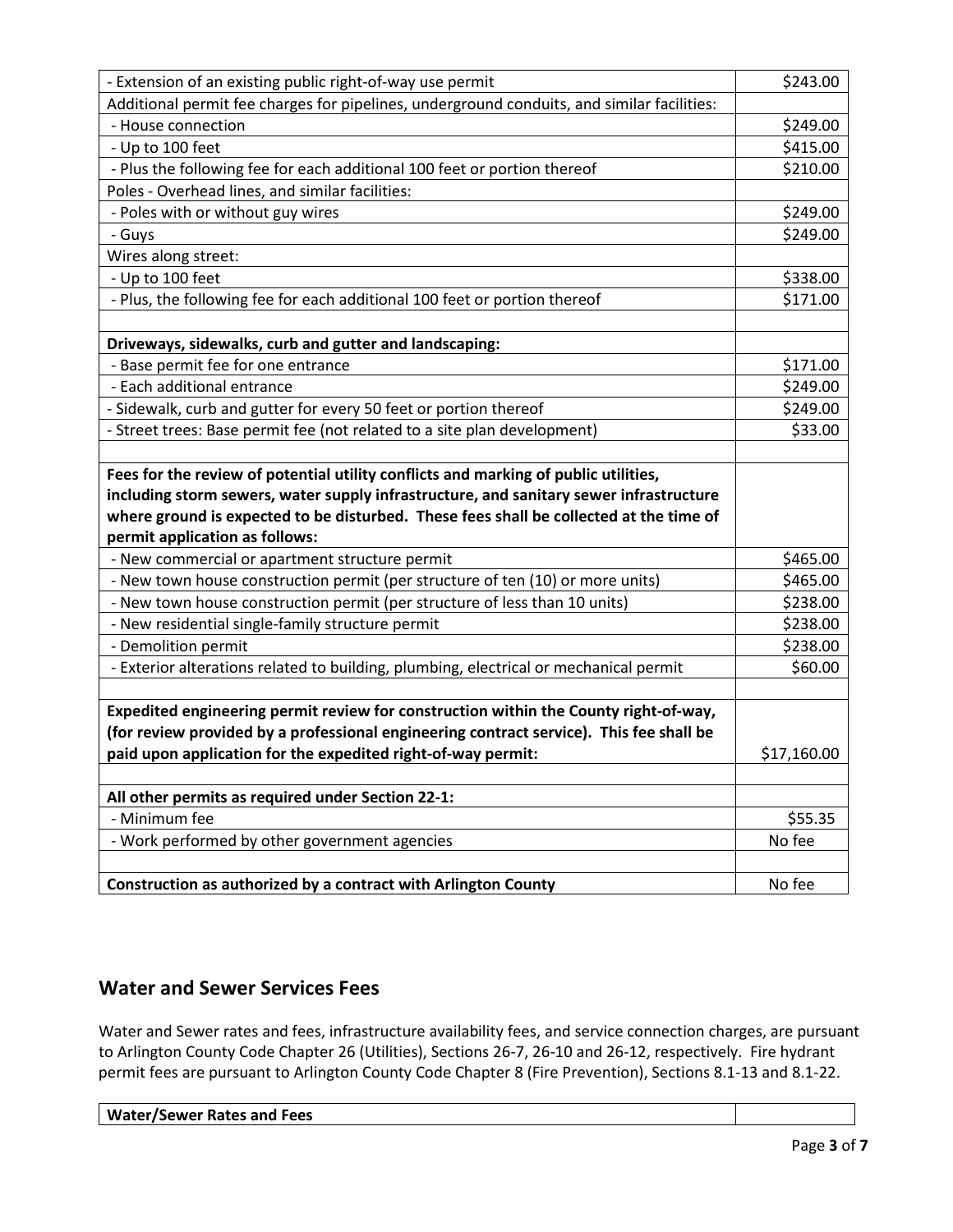| BASE: The charge for water/sewer service shall be based on the consumption of water<br>as reflected by periodic readings of water meters serving the property. |          |
|----------------------------------------------------------------------------------------------------------------------------------------------------------------|----------|
|                                                                                                                                                                |          |
| Rates:                                                                                                                                                         |          |
| Water and sewer services, per one thousand (1,000) gallons of water furnished                                                                                  | \$14.20  |
| Water Services only, per one thousand (1,000) gallons of water furnished                                                                                       | \$4.91   |
| Sewer Services only, per one thousand (1,000) gallons of water furnished                                                                                       | \$9.29   |
|                                                                                                                                                                |          |
| Late charge on outstanding balance, beginning 30 days after bill date                                                                                          | 6%       |
| Establishment of new water service                                                                                                                             | \$25.00  |
| Reactivation of service                                                                                                                                        | \$25.00  |
|                                                                                                                                                                |          |
| Drainage fixture unit inspections:                                                                                                                             |          |
| - One (1) to twenty-four (24) fixtures                                                                                                                         | \$175.00 |
| - Twenty-five (25) or more fixtures                                                                                                                            | \$275.00 |
| Fire flow test                                                                                                                                                 | \$300.00 |
|                                                                                                                                                                |          |
| Fire hydrant permit, for 3 months or any portion thereof (Note: in cases where a                                                                               |          |
| hydrant meter would be required for high usage and/or discharges to the sanitary sewer                                                                         |          |
| system, the current water and sewer billing rates will apply.)                                                                                                 | \$300.00 |
| <b>Infrastructure Availability Fees</b>                                                                                                                        |          |
| Water and sewer services, per drainage fixture unit (DFU)                                                                                                      | \$200.00 |
| Water services only, per drainage fixture unit (DFU)                                                                                                           | \$85.00  |
| Sewer services only, per drainage fixture unit (DFU)                                                                                                           | \$115.00 |

| <b>Service Connection Charges</b> |                            |                          |                            |
|-----------------------------------|----------------------------|--------------------------|----------------------------|
| <b>Service Connection Size</b>    |                            |                          |                            |
| (inches)                          | <b>Meter Size (inches)</b> | <b>Connection Charge</b> | <b>Installation Charge</b> |
|                                   | 3/4                        | \$3,200.00               | \$100.00                   |
| 11/2                              | 11/2                       | \$4,600.00               | \$300.00                   |
|                                   |                            | \$4,800.00               | \$600.00                   |
|                                   |                            | \$19,800.00              | \$1,800.00                 |
| 4                                 |                            | \$21,200.00              | \$2,000.00                 |
| n                                 | h                          | \$23,200.00              | \$2,200.00                 |
|                                   |                            | \$25,300.00              | \$3,000.00                 |

| Discontinue public water service                                            | \$500.00   |
|-----------------------------------------------------------------------------|------------|
| Relocate meter box:                                                         |            |
| For services two (2) inches and smaller, five (5) feet or less              | \$1,000.00 |
| Greater than five (5) feet requires discontinue and new water meter charges |            |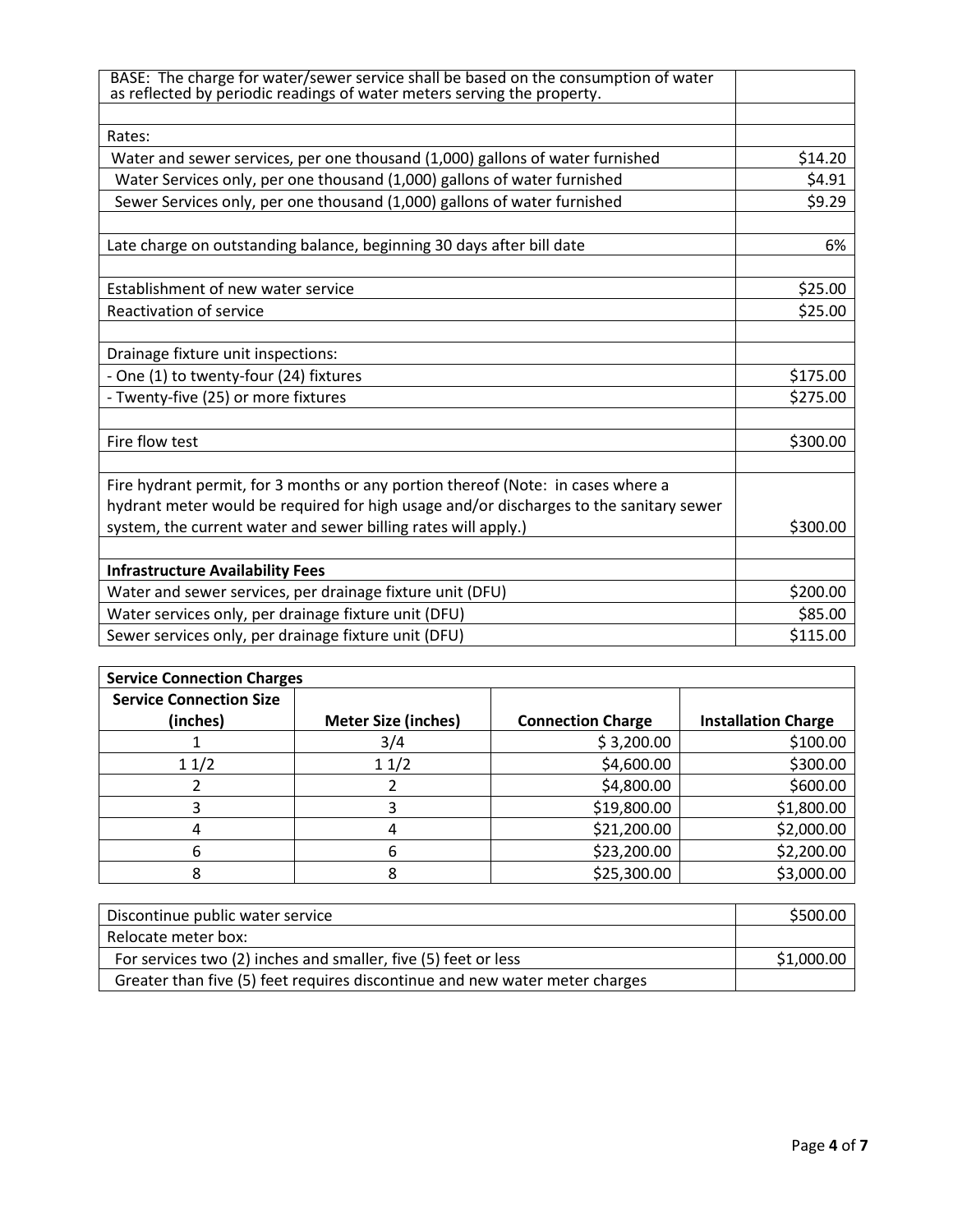# **Land Disturbing Activities Fees**

Fees associated with Land Disturbing Activities pursuant to Arlington County Code Chapter 22 (Street Development and Construction), Section 22-7; Chapter 57 (Erosion and Sediment Control), Section 57-8; and Chapter 61 (Chesapeake Bay Preservation Ordinance), Section 61-4.

| Stormwater, Floodplain and Chesapeake Bay Preservation                                                                                                   | Fee                    |
|----------------------------------------------------------------------------------------------------------------------------------------------------------|------------------------|
| Minor water quality impact assessment review-less than 500 sf of disturbance in RPA                                                                      | \$102.50               |
| Minor water quality impact assessment review-500 sf or more of disturbance in RPA                                                                        | \$707.00               |
| Major water quality impact assessment review with or without an LDA                                                                                      | \$2,100.00             |
| Landscape Conservation Plan review                                                                                                                       | \$410.00               |
| <b>Exception request</b>                                                                                                                                 | \$790.00               |
| Stormwater Quality Review for single family detached structures-one or two units, per<br>LDA permit, and for County linear utility projects              | \$1,435.00             |
| Stormwater Quality Review for single family detached structures qualifying for simplified<br><b>Stormwater Pollution Prevention Plan</b>                 | \$410.00               |
| Stormwater Quality Review for all other LDA Permits                                                                                                      | \$2,460.00             |
| Other engineering reviews and services                                                                                                                   |                        |
| Storm water detention plan review                                                                                                                        | \$497.00               |
| Storm water detention waiver requests, each                                                                                                              | \$282.00               |
| Floodplain plan review                                                                                                                                   | \$2,100.00             |
| Drainage study plan review                                                                                                                               | \$1,010.00             |
| Soils report                                                                                                                                             | \$333.00               |
|                                                                                                                                                          |                        |
| <b>Erosion &amp; Sediment Control</b>                                                                                                                    |                        |
| Land disturbing activities where more than 100 square feet and less than 2,500 square                                                                    |                        |
| feet are estimated to be disturbed including, but not limited to, grading, exterior                                                                      |                        |
| alteration, plumbing, and electrical or mechanical building permits; excluding fence                                                                     |                        |
| permits                                                                                                                                                  | \$400.00               |
| Land disturbing activities where 2,500 square feet or more are estimated to be disturbed                                                                 |                        |
| including, but not limited to, grading, exterior alteration, plumbing, and electrical or                                                                 |                        |
| mechanical building permits<br>Demolition permits                                                                                                        | \$1,600.00<br>\$533.00 |
| Building permits for new residential single-family structures                                                                                            | \$2,050.00             |
| Building permits for new townhouses (per unit for structures of fewer than 10 units):                                                                    |                        |
| - For the first three (3) units                                                                                                                          | \$2,563.00             |
| - Plus for each unit above three (3) up to nine (9)                                                                                                      | \$410.00               |
| Building permits for new townhouses (per unit for structures of 10 or more)                                                                              | \$933.00               |
| Maximum town house fee not to exceed:                                                                                                                    | \$45,100.00            |
|                                                                                                                                                          |                        |
| New Commercial, Apartment or Other Structure requiring building permits where less                                                                       |                        |
| than 5,000 square feet are estimated to be disturbed, per structure:                                                                                     | \$1,999.00             |
| New Commercial, Apartment or Other Structure requiring building permits where 5,000<br>square feet or more are estimated to be disturbed, per structure: | \$1,999.00             |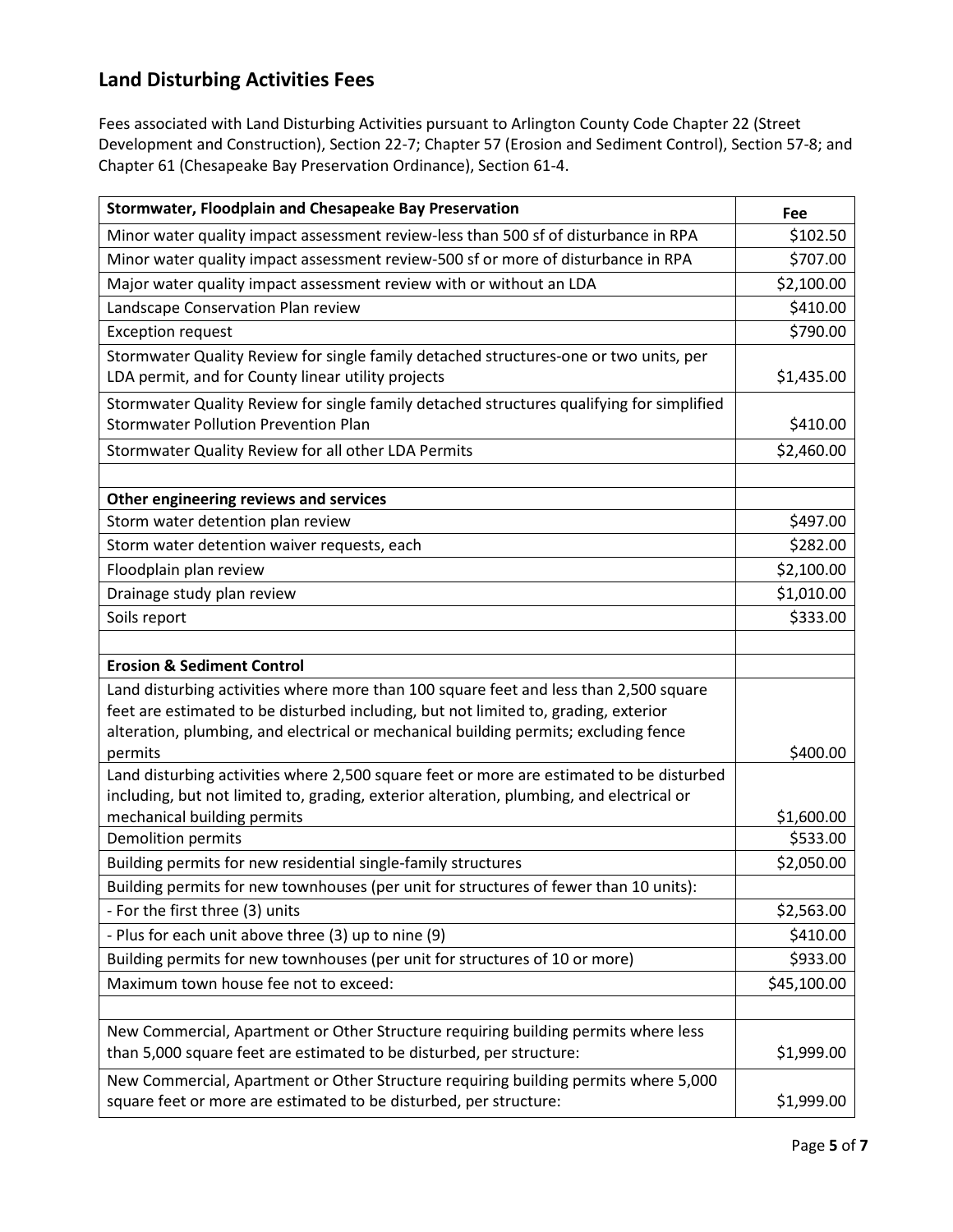| - Plus for each square foot of disturbed area over the first 5,000 square feet       | \$0.40      |
|--------------------------------------------------------------------------------------|-------------|
| The maximum total fee not to exceed:                                                 | \$72,775.00 |
| Revision to a previously-issued LDA permit                                           | \$492.00    |
| Annual LDA permit renewal (base fee for Erosion & Sediment Control for grading, plus | \$2,010     |
| Landscape Conservation fee)                                                          |             |

#### **Construction General Permit Fees (County Portion)**

Fees pursuant to the Virginia Administrative Code 9VAC25-870-820, by authority of the Code of Virginia Section 62.1-44.15:28.

| <b>Pollution Prevention Plan and Construction General Permit</b>  | <b>General Permit</b> | <b>Annual Permit</b>   |
|-------------------------------------------------------------------|-----------------------|------------------------|
|                                                                   | <b>Fee</b>            | <b>Maintenance Fee</b> |
| Total disturbed area equal to or greater than 2,500 square feet   | \$290.00              | \$50.00                |
| and less than one acre                                            |                       |                        |
| Total disturbed area equal to or greater than one acre and less   | \$1,944.00            | \$400.00               |
| than five acres                                                   |                       |                        |
| Total disturbed area equal to or greater than five acres and less | \$2,448.00            | \$500.00               |
| than 10 acres                                                     |                       |                        |
| Total disturbed area equal to or greater than 10 acres and less   | \$3,240.00            | \$650.00               |
| than 50 acres                                                     |                       |                        |
| Total disturbed area equal to or greater than 50 acres and less   | \$4,392.00            | \$900.00               |
| than 100 acres                                                    |                       |                        |
| Total disturbed area equal to or greater than 100 acres           | \$6,912.00            | \$1,400.00             |

# **Civil Engineering Plan Fees**

The following fees will be charged for plan review of Civil Engineering Plans and inspection of construction pursuant to Arlington County Code Chapter 22 (Street Development and Construction), Section 22-7.

| The cost of the engineering services rendered by DES including studies, approval of<br>plans, supervision and inspection of construction, shall be borne by the owner or |            |
|--------------------------------------------------------------------------------------------------------------------------------------------------------------------------|------------|
| developer at the charges set out below:                                                                                                                                  | Fee        |
| Civil Engineering PlanBase Fee per plan                                                                                                                                  | \$1,660.00 |
| - Plus a Review and Inspection Fee per linear foot (LF) applicable separately to each of                                                                                 |            |
| the following items: storm sewers, water mains, sanitary sewers, curb/gutter, sidewalk,                                                                                  |            |
| pavement and other support facilities including, without limitation, electric, telephone,                                                                                |            |
| traffic signal conduit and street light conduit.                                                                                                                         | \$8.30 LF  |
| Civil Engineering Plan RevisionBase Fee                                                                                                                                  | \$830.00   |
| - Plus a Review Fee per linear foot (LF) applicable separately to each of the revised                                                                                    |            |
| portions of the following items: storm sewers, water mains, sanitary sewers,                                                                                             |            |
| curb/gutter, sidewalk, pavement and other support facilities including, without                                                                                          |            |
| limitation, electric, telephone, traffic signal conduit and street light conduit.                                                                                        | \$4.45 LF  |
|                                                                                                                                                                          |            |
| <b>Additional Plan Review Fees</b>                                                                                                                                       |            |